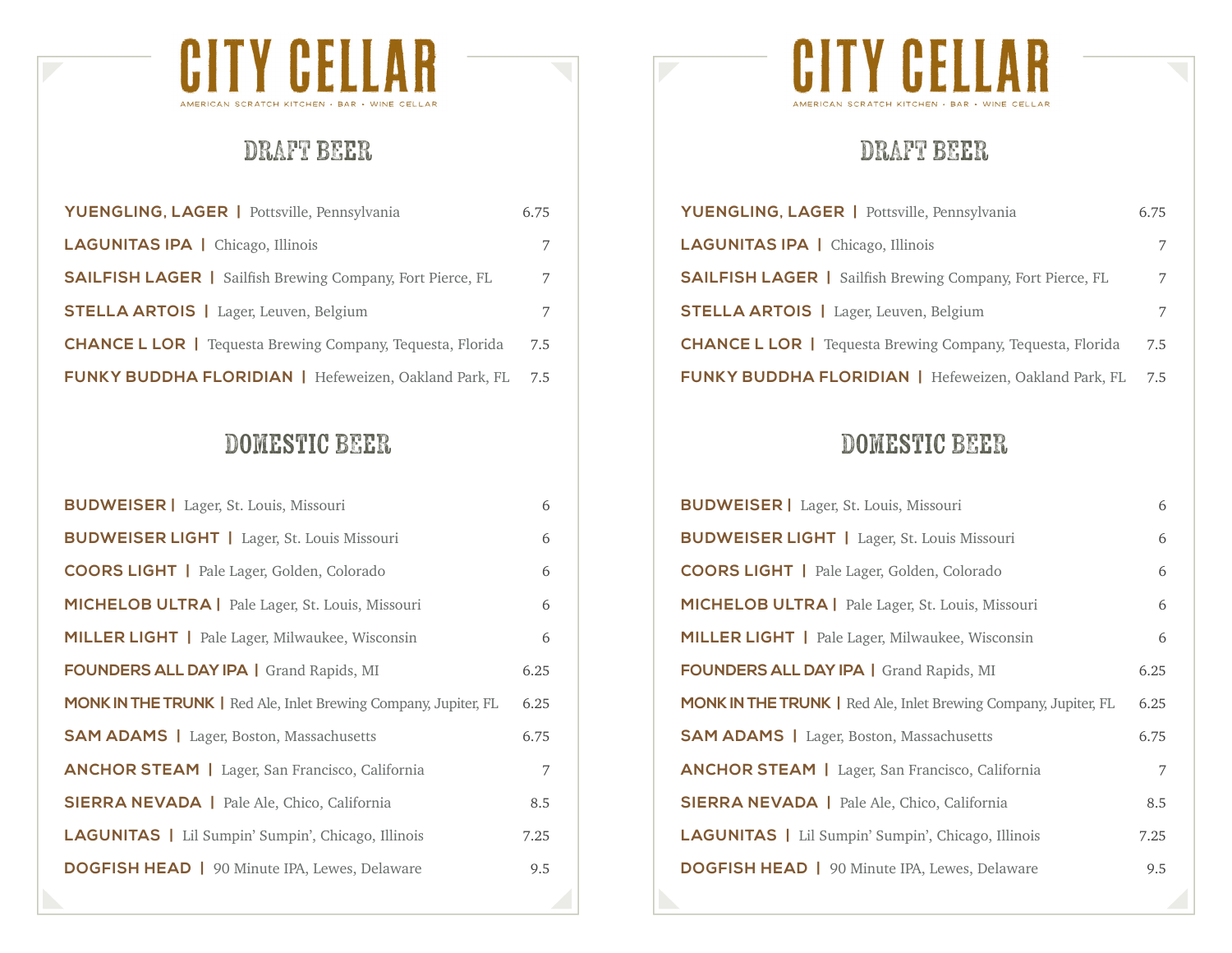

# IMPORTED BEER

| <b>HEINEKEN</b>   NA, Malt Beverage, Amsterdam, Holland   | 6    |
|-----------------------------------------------------------|------|
| <b>CORONA</b>   Lager, Sorono, Mexico                     | 6.75 |
| <b>CORONA LIGHT</b>   Lager, Sorono, Mexico               | 6.75 |
| <b>AMSTEL LIGHT</b>   Pilsner, Amsterdam, Holland         | 6.75 |
| <b>HEINEKEN</b>   Pilsner, Amsterdam, Holland             | 6.75 |
| <b>HEINEKEN LIGHT</b>   Pilsner, Amsterdam, Holland       | 6.75 |
| <b>NEW CASTLE</b>   Brown Ale, New Castle, England        | 6.75 |
| <b>PERONI</b>   Pale Lager, Vigevano, Italy               | 7    |
| <b>STELLA CIDRE</b>   Cider, Belgium                      | 7.25 |
| <b>HOEGAARDEN</b>   White Wheat Beer, Hoegaarden, Belgium | 7.5  |

#### NON-ALCOHOLIC BEVERAGES

| <b>BOYLAN'S ROOT BEER   New Jersey</b>                 | 4.5  |
|--------------------------------------------------------|------|
| THE REPUBLIC OF TEA                                    | 5.75 |
| "Longevity," Ginger – Peach                            |      |
| "Metabolic Frolic," Mango - Ceylon                     |      |
| "Of Heart's Content," Pomegranate – Green Tea          |      |
| "Celebrate the Day," Raspberry – Quince                |      |
| <b>ACQUA PANNA</b>   Spring Water, 1L, Tuscany, Italy  | 7.5  |
| <b>PELLEGRINO</b>   Sparkling Mineral Water, 1L, Italy | 8    |